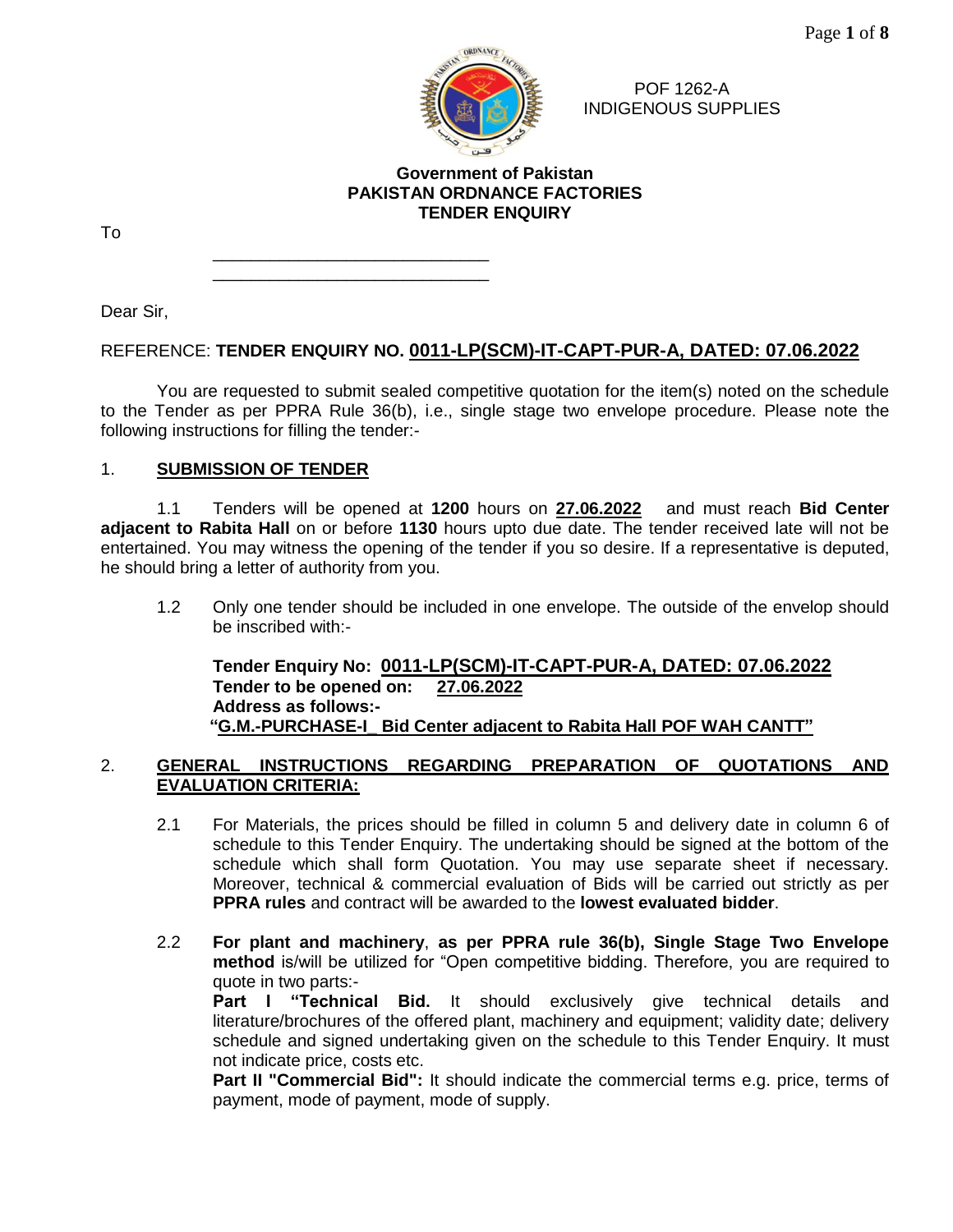Each part should be placed in a separate sealed cover. The envelopes should be inscribed with Part I "Technical Quotation without Price" and Part II "Commercial Quotation with Price".

**Note:- Since the instant tender is for Plant & Machinery item therefore, technical & commercial bids/terms must be sealed in Two Separate envelopes.** 

- 2.3 The quotation must remain valid for, at least 90 days from the date of opening of tenders.
- 2.4 The quotation should hold good for any reduced quantities without notice.
- 2.5 In the event of non-acceptance of offer, intimation may be given to the Tenderers on their request.
- 2.6 Conditional offers or alternative offers are likely to be ignored.
- 2.7 Quotations should be based on:-

F.O.R. station of dispatch basis, i.e. delivered free on rail, inclusive of packing and forwarding charges. The stores will be booked under Military Credit Note, to be provided by the purchaser. **Free delivery at Central Stores POF Wah Cantt.** In this case Octroi duty if any, will be payable by the supplier.

- 2.8 Taxes and Duties etc. where applicable, must be shown separately, quoting reference to Registration No. in cases of Sales Tax and relevant authority in the case of others. Offer without these clarifications and inclusive of Taxes and Duties may be ignored.
- 2.9 Taxes and duties levied on or after Tender opening date or on or after the date the offer was signed and dispatched will be allowed to include in the offered rates provided that clause 2.8 has been confirmed properly.
- 2.10 "Suppliers will furnish a certificate, issued by Excise & Taxation Deptt: that he has cleared all Professional Tax payable by him" offers received without this certificate may be rejected.
- 2.11 If the requisite information is not furnished on the T.E forms or offer received is not inconformity with the requirement of T.E such offer shall be ignored.
- 2.12 The supplier will render necessary information regarding hazardous effects on environment of the material/products supplied by them, along with dispatch documents.
- 2.13 Special conditions must be carefully studied and conformed.

## **3**. **INSPECTION**

3.1 Supplies shall be subject to the inspection and acceptance by the competent inspection authority nominated by the Purchaser, who will arrange it at his own cost. Inspection facilities such as tools, test equipment, instruments etc will, however, be provided by the Suppliers in accordance with the relevant specifications.

 3.2. Where considered necessary by the Purchaser, the stores may be obtained on Warranty/Guarantee subject to inspection on receipt. Rejected stores will be removed and replaced with the acceptable stores by the Supplier at his own expense, within a specified time.

#### **4. TENDER FEE**

The tender must be accompanied by a non-refundable fee by means of a crossed postal order/pay order for Rs 500/- in favour of Director Admin POFs Wah Cantt.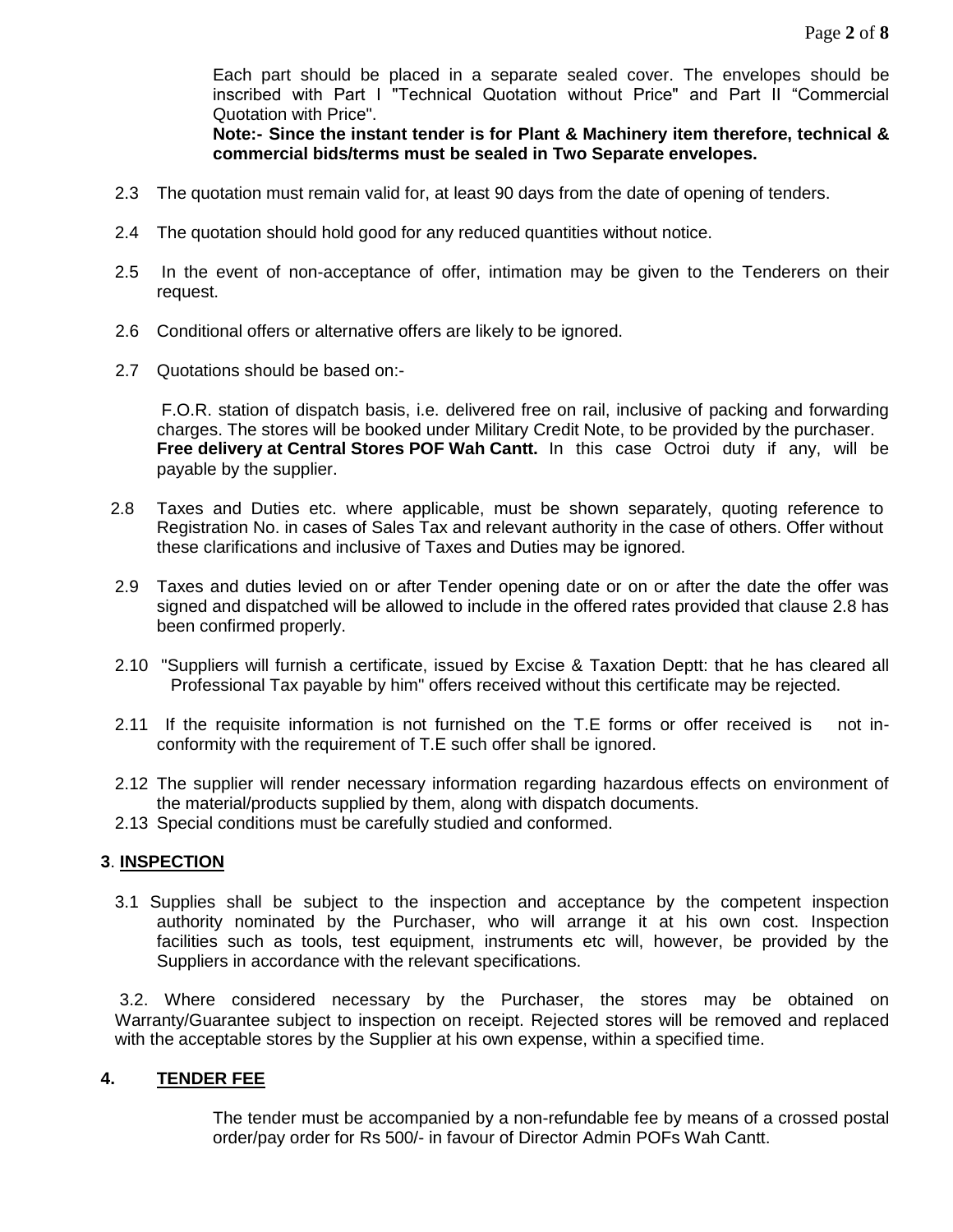# **5. BID SECURITY**

5.1 Bid Security at the rate of **2%** (for firms registered with POF) **and 5%** (for un-registered firms) of the quoted value, should be attached with the commercial part of the tender in the shape of Deposit At Call Receipt., from a scheduled Bank drawn in favour of:-

## **"General Manager-Purchase-I, POF Wah Cantt."**

Tenders received without /less Bid Security will be rejected.

- 5.2 Bid Security of the unsuccessful tenderers will be returned as soon as the scrutiny of the tenders is completed. Bid Money of the successful tenderers will be retained until the contract is finalized. Bid Money will be forfeited in case the quotation is withdrawn before the expiry of its validity date.
- 5.3 State owned organizations are not required to provide Bid Security.

## **6**. **ACCEPTANCE OF OFFERS**

6.1 POF may reject all bids or proposals at any time prior to the acceptance of a bid/bids or proposal, but is not required to justify grounds for its rejection. POF shall incur no liability towards suppliers or contractors who have submitted bids or proposals.

## **6.2 PERFORMANCE BOND**

(a) The successful bidders shall provide performance bond which shall not exceed 10% of the contract amount in the form of a **Deposit at Call Receipt** from a scheduled Bank or an

**un-conditional Bank Guarantee** on the prescribed format. The Performance Bond will be in favour of **C.M.A.,Wah Cantt** and will be returned on satisfactory completion of the contract:-

- (b) If the **Supplier fails to furnish the Performance Bond within the specified time**, such failure will constitute a **breach of the contract** and the Purchaser shall be entitled to make other arrangements for purchase of the stores at **the risk and expenses** of the Supplier.
- 6.3 Performance Bond from State owned organizations may be waived off at the discretion of the Purchaser.

# 6.4 **FAILURE TO SUPPLY THE STORES:**

All deliveries must be completed by the specified date. In case of failure to deliver the stores within the scheduled time should have arisen from "Force Majeure", which the purchaser may admit as reasonable ground for further time, he will allow such additional time as he may consider to have been required by the circumstances of the case. Otherwise, he will be entitled, at his description, to cancel the contract; and/or claim liquidated damages **upto 2% but not less than 1% of the contract price** of the items and their quantities for each and every month or part of a month, beyond the specified delivery date, during which these may not be delivered, **subject to a maximum of 10% of the total contract value**; or, to **purchase from elsewhere, the unsupplied stores at the risk and cost of the supplier.**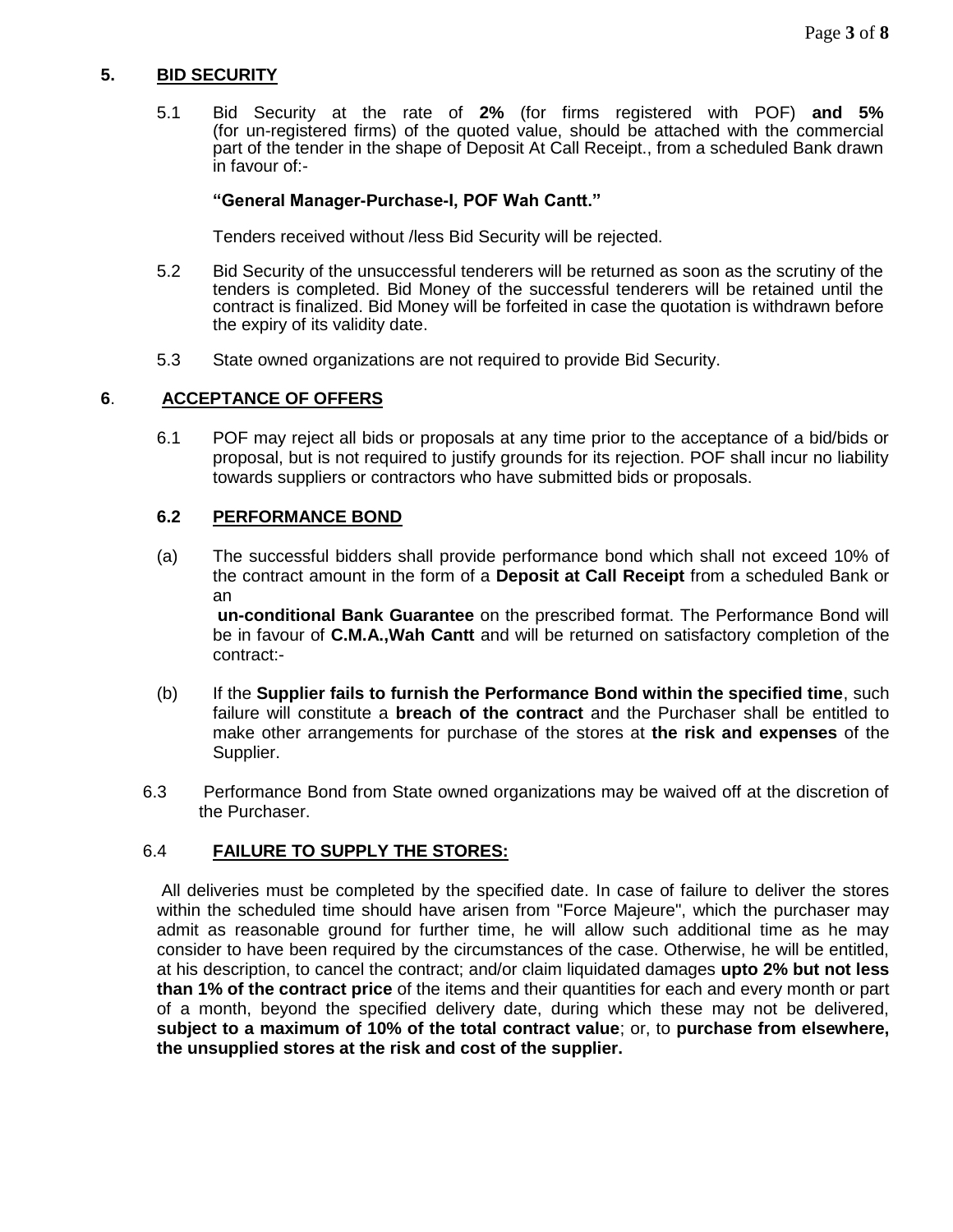# 6.5 **PAYMENT**

Payment will be made by the C.M.A. through crossed cheques on receipt/acceptance of stores on our prescribed bill form supported by receipt voucher & other essential documents on part/full supply basis.

# **7**. **SECURITY OF INFORMATION**

The tenderer and his employees must not communicate any information relating to the sale/ purchase of stores under this enquiry to any person other than the manufacturer or to any press or agent not authorized in writing by POFs to receive it. Please return the Schedule to the Tender duly signed by the specified date, alongwith the specifications, drawings etc.if any, enclosed herewith - even if you are unable to quote.

Yours faithfully

MANAGER-PURCHASE-I

Copy to:-

Col Coord (Chairman Sectt) Manager- SCM (Coord) Manager-IT Rep of 699 FIU

**Contact info:**

**Tele No. 051-4514-22269 051-9055-22269 051-4514-22126 051-9055-22126 Fax No. 051-9271400 & 051-9314100 E,mail: procurement@pof.gov.pk**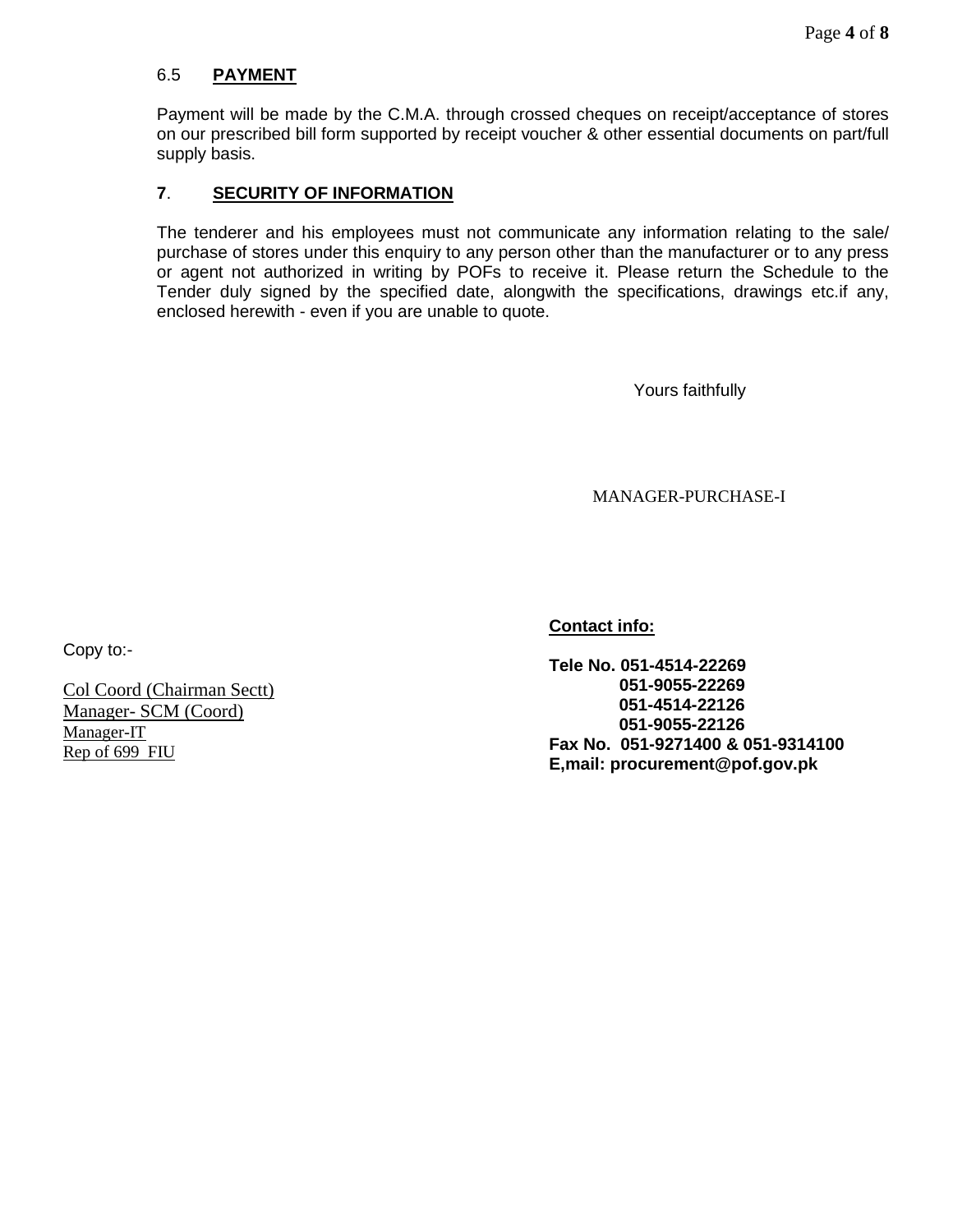# **SCHEDULE TO TENDER NO. 0011-LP(SCM)-IT-CAPT-PUR-A, DATED: 07.06.2022**

| $^{\prime}$ 1] | For Plant & Machinery:                 |           |     |                    |       |                 |
|----------------|----------------------------------------|-----------|-----|--------------------|-------|-----------------|
|                |                                        | '3)       | (4) | 5                  |       | 6               |
| Item           | Description with Specs. etc.           | A/U       | Qty | Price per unit FOR |       | <b>Delivery</b> |
| No.            |                                        |           |     | or free delivery   |       | Date            |
|                |                                        |           |     | In Figure          | In    |                 |
|                |                                        |           |     |                    | Words |                 |
| 01             | Digital Photocopier Machine along with | <b>No</b> | 01  |                    |       | Immediate.      |
|                | <b>Complete Standard Accessories</b>   |           |     |                    |       |                 |
|                | (Ricoh MP 6055 or Equivalent)          |           |     |                    |       |                 |

# (2) Technical Specifications: - **Attached as Annexure A**

(3) Special Conditions: -

- i. Only single competitive rate must be quoted against each T.E item. The quotation must hold good for 90 days from the date of commercial opening (extendable if so desired)
- ii. **Rate** and **sales tax** must be shown **separately**. Otherwise your quoted rates will be considered **inclusive of GST**.
- iii. Only one rate should be quoted on the tender schedule. Otherwise offered items having multiple rates may be rejected.
- iv. As per **T.E clause, 2.2** you are required to quote **in two parts**, Each part should be placed in a separate sealed cover. The envelopes should be inscribed with: **Part I "Technical Quotation without price**" and **Part II "Commercial Quotation with Price."**
- v. Offer **without/Less Bid Security** and **Tender Fee** may not be considered.
- vi. Date and stamp of the postal order must be visible.
- vii. **PTC** issued by Punjab/Relevant Province must be provided.
- viii. Unregistered firms are required to provide **Annexure-B** duly filled /signed and stamped along with quotation.
- ix. **Status** of your firm with POF (**registered/un-registered**) should be mentioned in your offer. Registered firms are required to provide copy of valid registration letter with POF.
- x. Grand total of offer must be mentioned in your quotation.
- xi. a. Only registered suppliers (with Sales Tax & Income Tax Deptt.) who are on Active Taxpayers List (ATL) of FBR are eligible to supply good/services to Government departments.
- xii. b. The payment to the registered persons may be linked with the active taxpayer status of the suppliers as per FBR database. If any registered supplier is not in ATL his payment should be stopped till he files his mandatory returns and appears on ATL of FBR.
- xiii. Technical Literature (in English Language/version) must be provided at the time of **competitive bid submission.**
- xiv. **Bank statement** of last **02 years** to be attached.
- xv. Only **one offer/brand** against each item may be quoted.
- xvi. Conditional offer contrary to PPRA Rules and or our T.E requirement will be ignored.
- xvii. Bid security is required to be attached with commercial offer.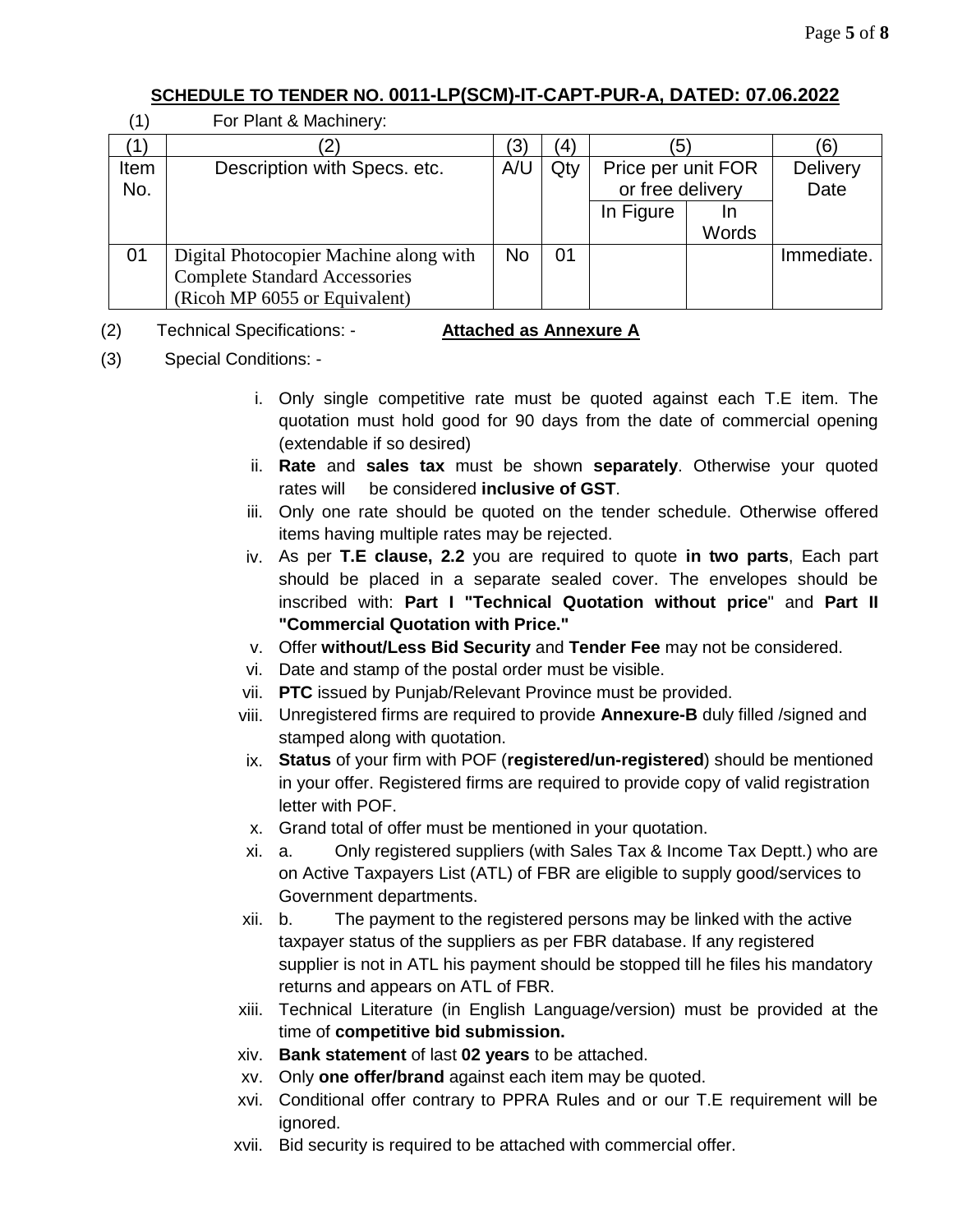## xviii. Firms Registered with SECP will be given preference.

## (5) **Undertaking**

Should our offer be accepted, we hereby undertake to supply the store/render the services contracted on the basis of General Conditions of Contract embodied in Form POF 1281, and to deposit the performance bond within the prescribed time, failing which it will constitute a breach of contract, and POF will have the right to purchase the store/services elsewhere at our risk and cost.

Place\_\_\_\_\_\_\_\_\_\_\_\_\_\_\_\_ Signature of the tenderer \_\_\_\_\_\_\_\_\_\_\_\_\_\_\_\_\_\_\_

Date **Date Contract Contract Contract Contract Contract Contract Contract Contract Contract Contract Contract Contract Contract Contract Contract Contract Contract Contract Contract Contract Contract Contract Contract Co** \_\_\_\_\_\_\_\_\_\_\_\_\_\_\_\_\_\_\_\_\_ Position \_\_\_\_\_\_\_\_\_\_\_\_\_\_\_\_\_\_\_\_ \_\_\_\_\_\_\_\_\_\_\_\_\_\_\_\_\_\_\_\_\_ Address \_\_\_\_\_\_\_\_\_\_\_\_\_\_\_\_\_\_\_\_ Income Tax G.I.R. No. \_\_\_\_\_\_\_\_\_\_\_\_\_\_\_\_\_\_\_\_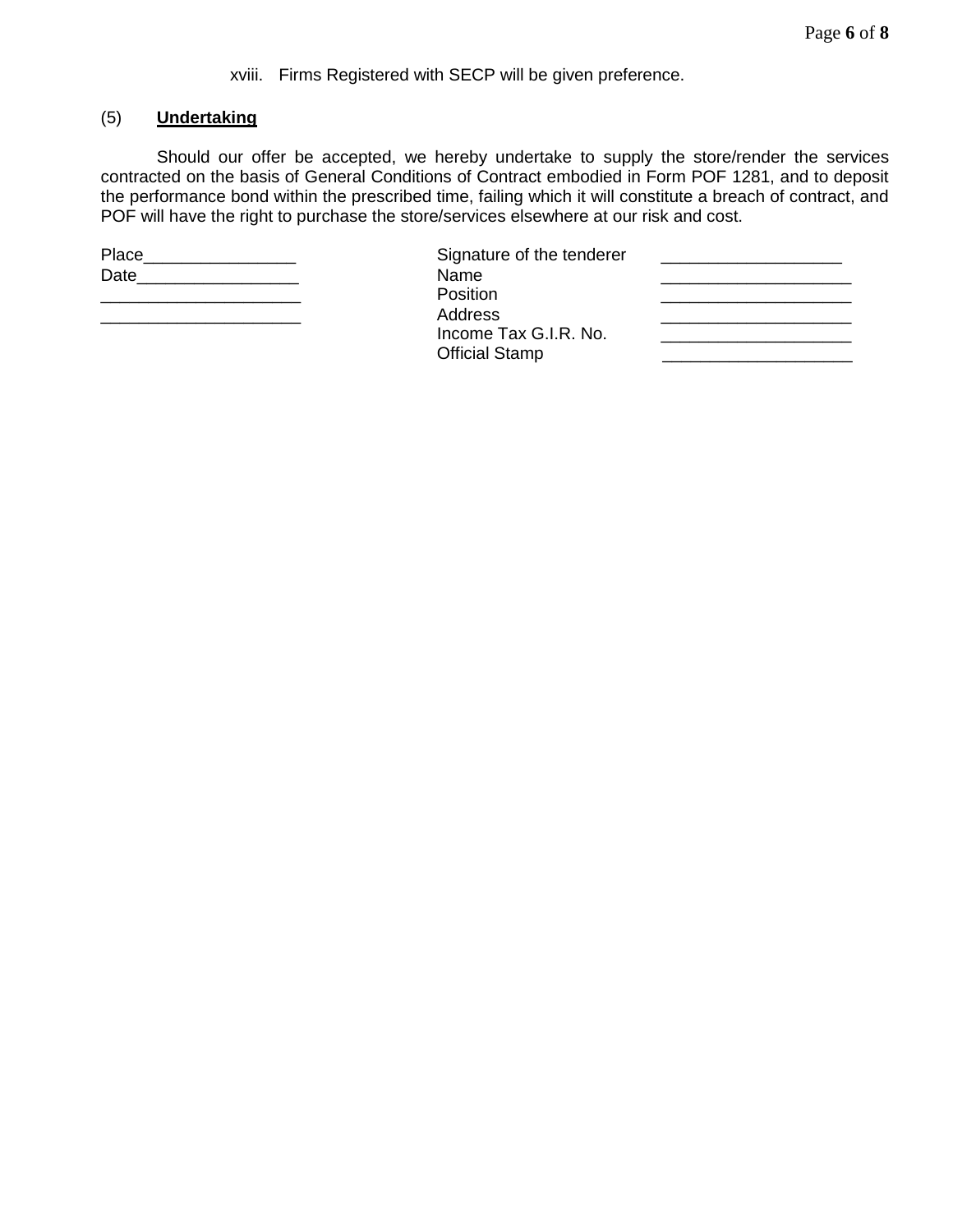### **Annexure-B**

# **SUPPLIER`S CAPABILITY**

\_\_\_\_\_\_\_\_\_\_\_\_\_\_\_\_\_\_\_\_\_\_\_\_\_\_\_\_\_\_\_\_\_\_\_\_\_\_\_\_\_\_\_\_\_\_\_\_\_\_\_\_\_\_\_\_\_\_\_\_\_\_\_\_\_\_

1. NAME OF THE FIRM: \_\_\_\_\_\_\_\_\_\_\_\_\_\_\_\_\_\_\_\_\_\_\_\_\_\_\_\_\_\_\_\_\_\_\_\_\_\_\_\_\_\_ ADDRESS: \_\_\_\_\_\_\_\_\_\_\_\_\_\_\_\_\_\_\_\_\_\_\_\_\_\_\_\_\_\_\_\_\_\_\_\_\_\_\_\_\_\_\_\_\_\_\_\_\_\_\_\_\_\_\_\_\_\_\_\_

2.1- TELE:NO: \_\_\_\_\_\_\_\_\_\_\_\_\_\_\_\_\_\_\_\_\_\_\_\_\_\_\_\_\_\_\_\_\_\_\_\_\_\_\_\_\_\_\_\_\_\_\_\_\_\_\_\_\_

2.2- FAX NO: \_\_\_\_\_\_\_\_\_\_\_\_\_\_\_\_\_\_\_\_\_\_\_\_\_\_\_\_\_\_\_\_\_\_\_\_\_\_\_\_\_\_\_\_\_\_\_\_\_\_\_\_\_\_

- 2.3- E.MAIL ADDRESS: **E.MAIL ADDRESS:**
- 2. WHETHER PUBLIC LTD, PRIVATE LTD, PARTNERSHIP OR SOLE PROPRIETORSHIP:
- 3. ESTABLISHED SINCE:  $\blacksquare$
- 4. CAPACITY: (Manufacturer / Stockist/Agent to foreign Firm): CAPACITY: (Manufacturer / Stockist/Agent to foreign Firm):
- 5. IF MANUFACTURER, PROVIDE FOLLOWING DETAILS:
	- 5.1- RANGE OF PODUCTS MANUFACTURED:
	- 5.2- DETAIL OF PLANTS, MACHINERY AND MAJOR EQUIPMENTS: (Attach separate sheet if required):

\_\_\_\_\_\_\_\_\_\_\_\_\_\_\_\_\_\_ \_\_\_\_\_

\_\_\_\_\_\_\_\_\_\_\_\_\_\_\_\_\_\_\_\_\_\_\_\_ \_\_\_\_\_\_\_\_\_\_\_\_\_\_\_\_\_\_\_\_\_\_\_\_\_\_\_\_\_\_\_\_\_\_\_\_\_\_

\_\_\_\_\_\_\_\_\_\_\_\_\_\_\_\_\_\_\_\_\_\_\_\_\_\_\_\_\_\_\_\_\_\_\_\_\_\_\_\_\_\_\_\_\_\_\_\_\_\_\_\_\_\_\_\_\_\_\_\_\_\_\_ 6. INSPECTION/QUALITY ASSURANCE FACILITIES:

7. ISO-9000 CERTIFIED IF SO ATTACH NECESSARY DOCUMENTS

- 8. IF STOCKIST, PROVIDE FOLLOWING:-
	- 11.1- DETAILS OF STOCKS HELD:-
	- 11.2- APPROX. STOCK VALUE \_\_\_\_\_\_\_\_\_\_\_\_\_\_\_\_\_\_\_\_\_\_\_\_\_\_\_\_\_\_\_
	- 11.3- LOCATION OF STOCKS:

# **ORGANISATIONAL DETAILS.**

- 9. WHETHER THE FIRM IS REGISTERED WITH THE FOLLOWING DEPTTS. (Give registration No., Date and attach copies of the necessary documents).
	- 10.1 DP/ARMY OR ANY GOVT./SEMI GOVT. DEPTT:\_\_\_\_\_\_\_\_\_\_\_\_\_\_\_\_\_\_\_
	- 10.2- IMPORT TRADE CONTROL DEPTT:\_\_\_\_\_\_\_\_\_\_\_\_\_\_\_\_\_\_\_\_\_\_\_\_\_\_\_\_\_\_
	- 10.3- SALES TAX DEPTT: **\_\_\_\_\_\_\_\_\_\_\_\_\_\_\_\_\_\_\_\_\_\_\_\_\_\_\_\_\_\_ \_\_\_\_\_\_\_\_\_\_\_\_\_**
	- 10.4- INCOME TAX DEPTT: \_\_\_\_\_\_\_\_\_\_\_\_\_\_\_\_\_\_\_\_\_\_\_\_\_\_\_ \_\_\_\_\_\_\_\_\_\_\_\_\_\_\_ FINANCIAL STATUS:\_\_\_\_\_\_\_\_\_\_\_\_\_\_\_\_\_\_\_\_\_\_\_\_\_\_\_\_\_\_\_\_\_\_\_\_\_\_\_\_\_\_\_ (Bank certificate to be attached)

\_\_\_\_\_\_\_\_\_\_\_\_\_\_\_\_\_\_\_\_\_\_\_\_\_\_\_\_\_\_\_\_\_\_\_\_\_\_\_\_\_\_\_\_\_\_\_\_\_\_\_\_\_\_\_\_\_\_\_\_\_\_\_\_\_\_\_\_\_ \_\_\_\_\_\_\_\_\_\_\_\_\_\_\_\_\_\_\_\_\_\_\_\_\_\_\_\_\_\_\_\_\_\_\_\_\_\_\_\_\_\_\_\_\_\_\_\_\_\_\_\_\_\_\_\_\_\_\_\_\_\_\_\_\_\_\_\_\_

| Signature |
|-----------|
| Name:     |
| Stamp;    |
| Position: |